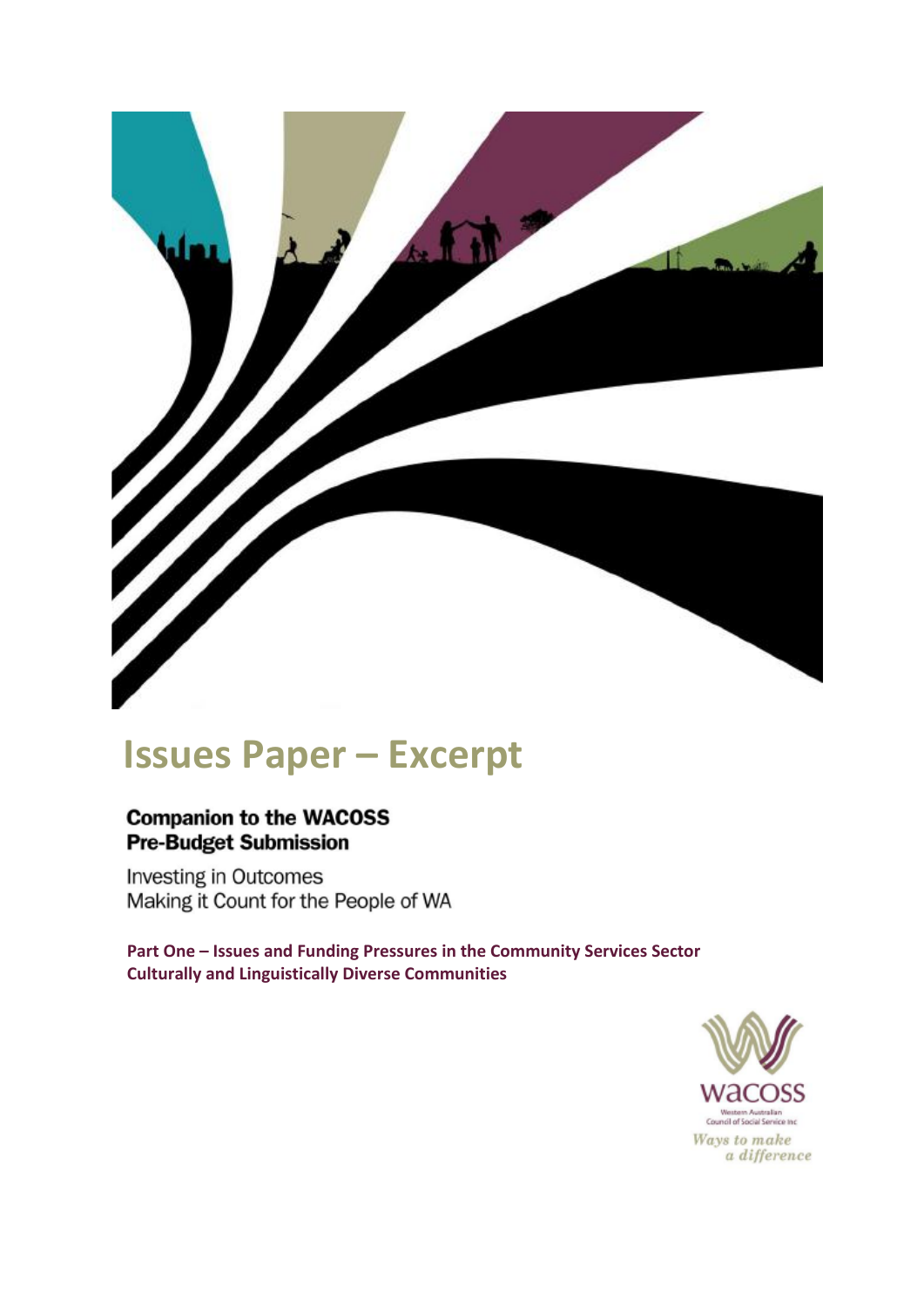Issues Paper- Excerpt Companion to the WACOSS Pre-Budget Submission *Investing in Outcomes: Making it Count for the People of WA*

*Part One – Issues and Funding Pressures in the Community Services Sector Culturally and Linguistically Diverse Communities* 

Western Australian Council of Social Service City West Lotteries House 2 Delhi St West Perth WA 6005

October 2010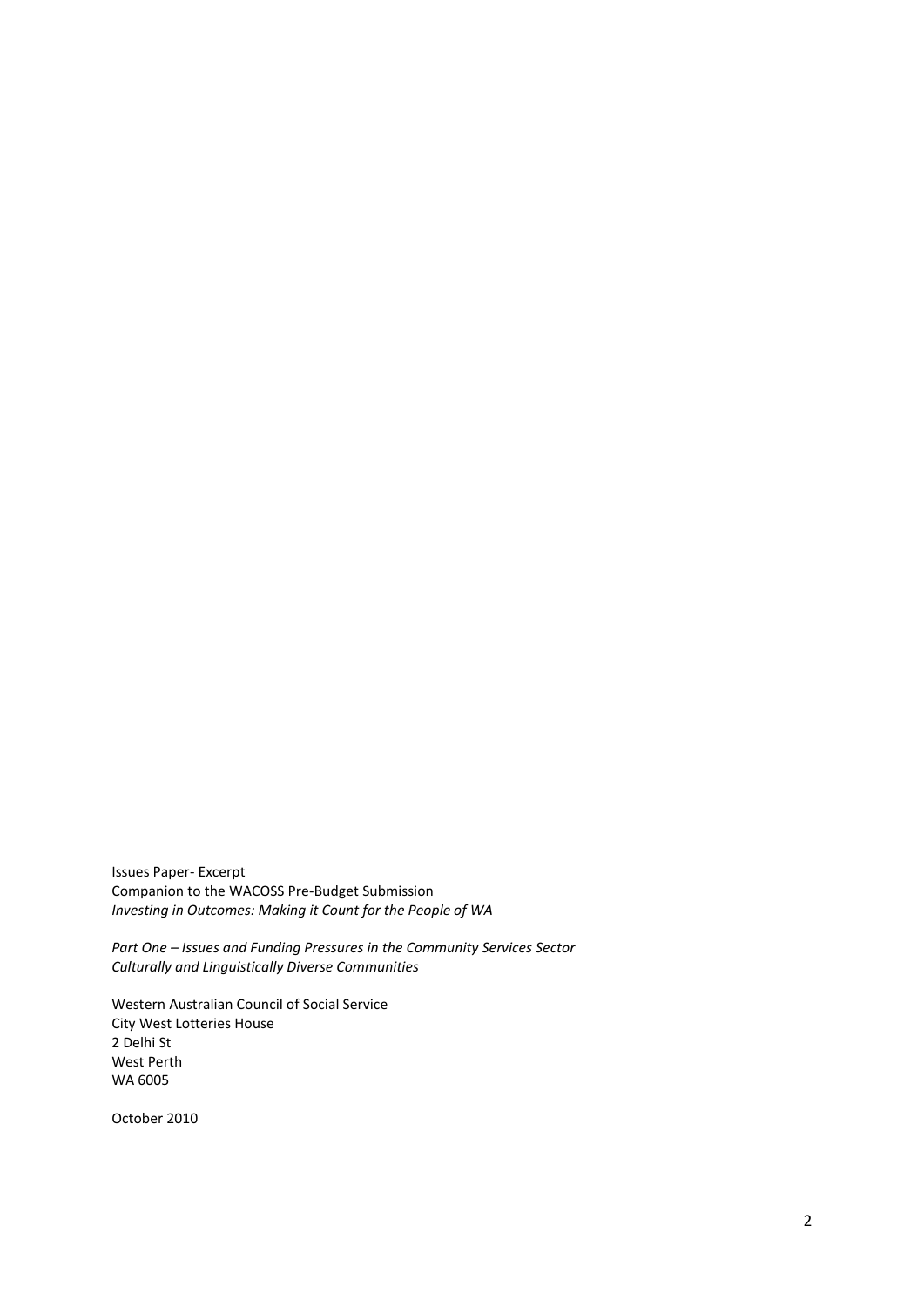## CULTURALLY AND LINGUISTICALLY DIVERSE COMMUNITIES

#### **Background**

Western Australian society is rich in cultural and linguistic diversity. At the time of the 2006 Census WA had the largest proportion of overseas born residents compared to the other Australian states. 531,747 people or 27.1 per cent of WA's population were born overseas. People from over 200 countries live, work and study in WA. 26,629 people living in Perth and Mandurah spoke a language other than English at home and did not have good English language skills.  $1$ 

Being able to participate in the social, economic and cultural life of the community helps people overcome feelings of isolation that many recently arrived immigrants and refugees experience. Familiarity with the English language is critical to supporting participation. Translation and interpreter services are also important, particularly when engaging with government agencies. We have an obligation provide adequate services to facilitate the successful transition of overseas born people into WA society.

The West Australian government has given its commitment to the principle of substantive equality and endorsed *The Policy Framework for Substantive Equality*. In order to make progress on substantive equality the government needs to commit to the further development of culturally appropriate services. Substantive equality underpins a fair society built on mutual respect, social inclusion and an environment free of prejudice and discrimination on the grounds of race, language, religion, ethnicity or culture.

#### **Issues**

**.** 

#### *Importance of Multicultural Support Services*

New migrants require a range of support services to facilitate their inclusion and participation in West Australian society. New migrants from non-English speaking backgrounds require better support services so they can better understand and navigate the service system that exists to help them. Support services also need to foster trust in government. Many new West Australians come from countries where they have experienced trauma and torture and as a result have a deep suspicion and distrust of government.

Newly arrived refugee communities need to be supported to acquire language skills and everyday skills such as budgeting. They need support entering employment and the education system. These services must be delivered in a way this is culturally appropriate for a group with limited English literacy and no formal numeracy skills.

Migrants need services to support access to employment. Migrant specific job training could be linked to local employment opportunities. The creation of on the job supervised apprenticeships could be implemented so migrants can learn job specific English. Some migrants find the loss of status that comes with classroom learning traumatic. On the job English training will assist to reduce trauma experienced through loss of status.

<sup>&</sup>lt;sup>1</sup> Australian bureau of Statistics. *Perth: A Social Atlas. 2006 Census of Population and Housing. March 2008,* p.23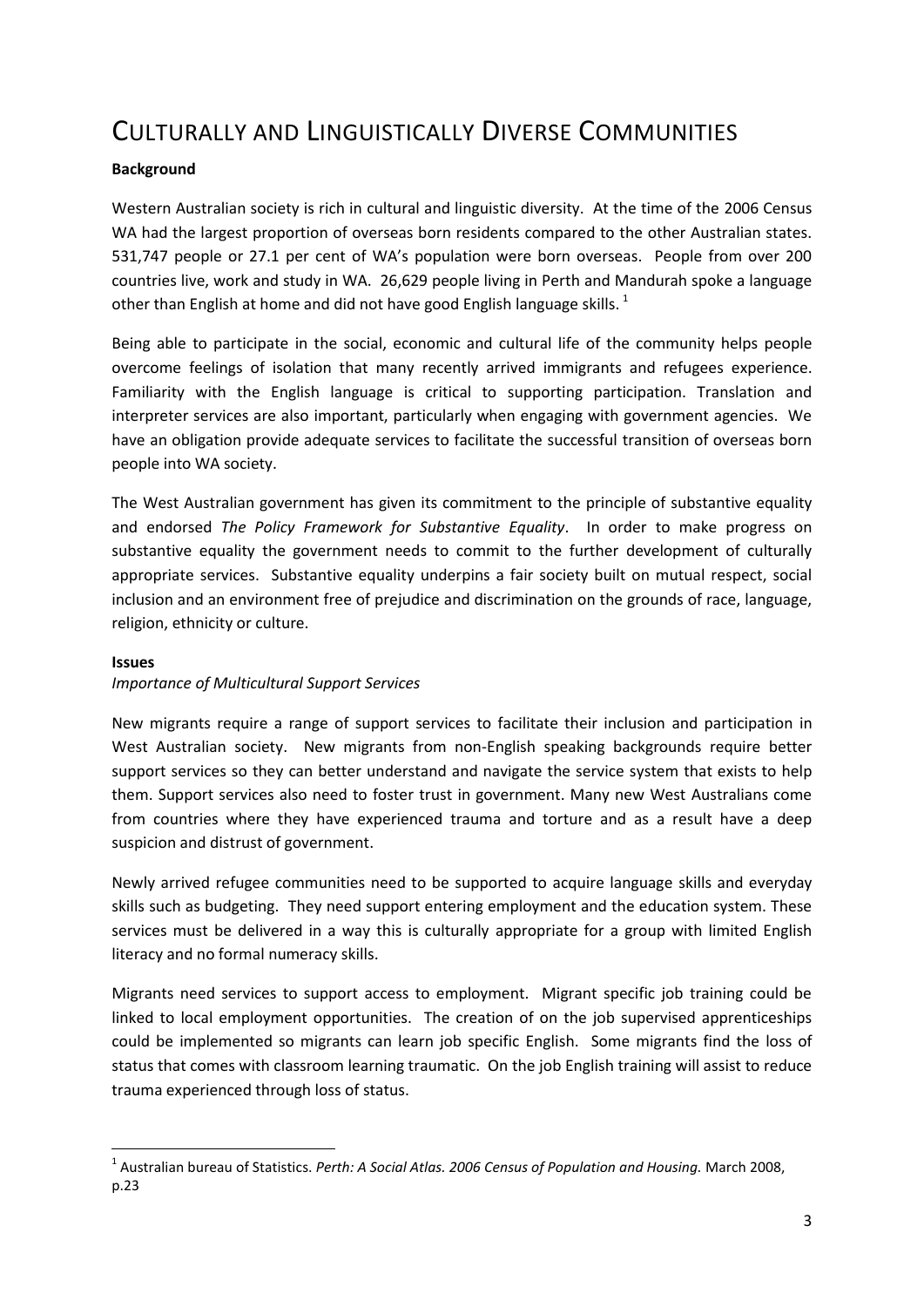The community would benefit from a training framework for on the job skills recognition. Many migrants who arrive in WA have qualifications from their home countries which are not recognised here. A training framework for on the job skills recognition would fast track pathways from arrival and enable translation of existing skills and knowledge to the Australian context and then to meaningful employment.

Unskilled migrants need greater protections from exploitation in the workplace. Migrants are particularly vulnerable to exploitation because they may lack understanding of their workplace rights or they may be misinformed about their rights. Initiatives such as the multilingual educational documentary *Law of the Land<sup>2</sup>* , which deals with law and the justice system, could be extended to employment education. The distribution of this material through CaLD communities would help educate new migrants and protect them from exploitation.

The Settlements Grants Programs require secure ongoing funding. Settlement Grants Programs have been funded by a succession of single year grants, making the continuity of staffing and planning very difficult. Non-ongoing funding reduces the effectiveness of the service delivered. As has been detailed elsewhere in this consultation report innovation in service delivery is very limited when funding cannot be relied on. CaLD services have in effect become a succession of short term uncoordinated projects funded and administered by a variety of agencies with differing objectives.<sup>3</sup>

Settlement services need to prioritise family reunion in refugee re-settlement programs. Refugees are concerned about family members who remain overseas. The stress and concern refugees feel for their love ones who remain overseas is a great impediment to the successful settlement of refugees in Australia.<sup>4</sup> It means they cannot function adequately without certainty for their loved ones. The isolation of women with small children is a big issue. The lack of transport and childcare services mean women and children are unable to fully participate and integrate into West Australian society.<sup>5</sup>

Continued access to mental Health support services is an important issue for refugees. Many refugees who have lived in Australia for some years continue to feel marginalised and disempowered. It is important to promote mental health support to these marginalised West Australians. More about this issue can be found in the section on mental health. $^6$ 

#### *Humanitarian Entrants*

Consultation with community service providers, particularly those involved with refugees, identified increasing Australia's humanitarian program and removing children from Immigration detention, as priority issues for government attention.

Australia has room in its migration program to take in more humanitarian entrants. Table 1 below compares the number of humanitarian entrants with the migration program intake between 2005- 06 and 2009-10. It shows the rate of Australia's humanitarian intake fell as a proportion of total

**.** 

<sup>&</sup>lt;sup>2</sup> See Ethnic Communities Council of WA. Law of the Land DVD<http://eccwa.multiculturalwa.org.au/law>

<sup>3</sup> Fremantle Multicultural Centre Inc. *Submission to WACOSS Consultation for State Pre-Budget Submission.* 2010.

 $<sup>4</sup>$  Ibid.</sup>

 $<sup>5</sup>$  Ibid.</sup>

 $<sup>6</sup>$  Ibid.</sup>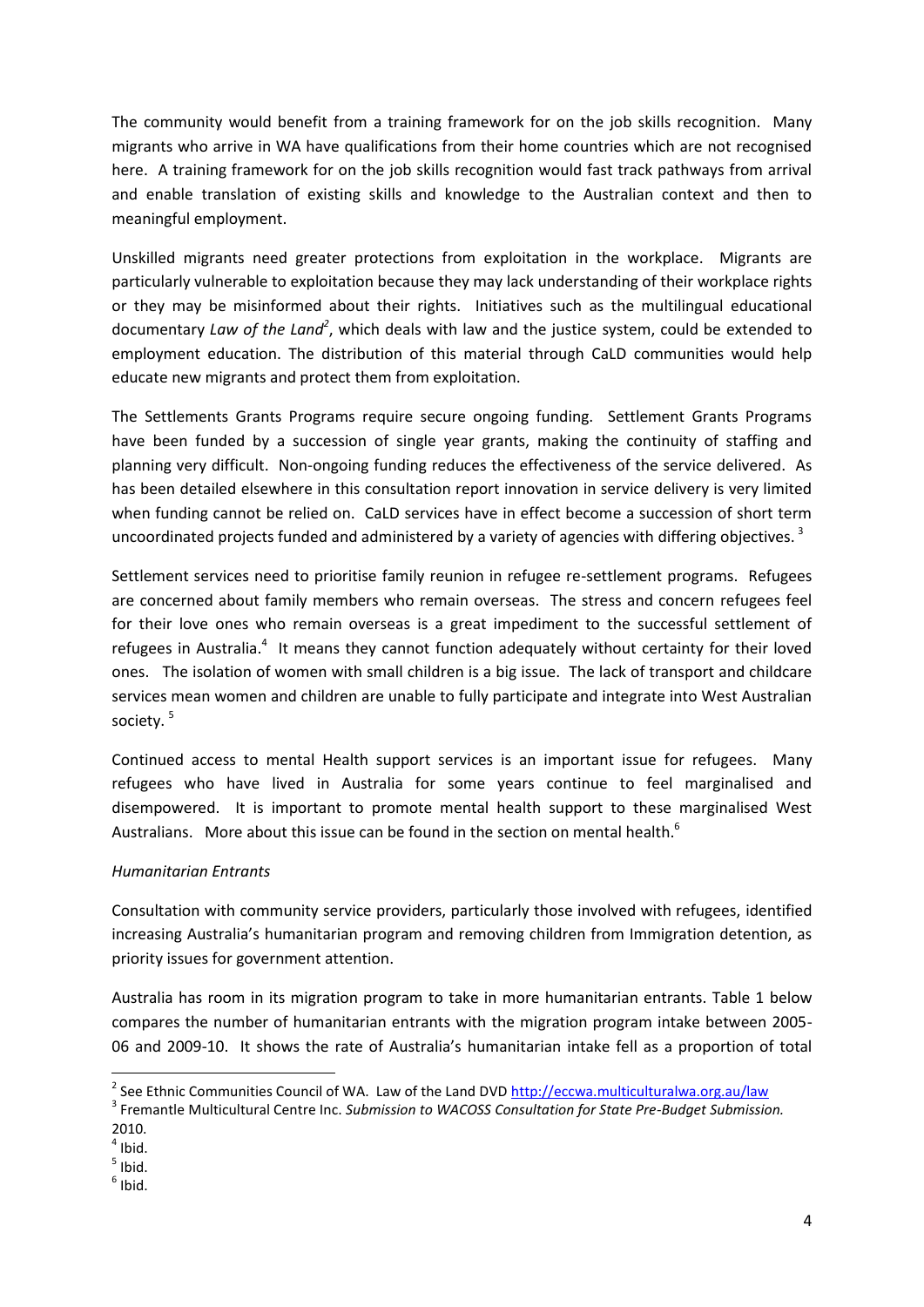intake between 2005-06 and 2008-09. In May 2008 the Federal Government announced an increase in the Humanitarian Program to 13 750 places for 2009–10. The Refugee category will be frozen at 6000 places with the remaining 7750 places being made up from the Special Humanitarian Protection and Onshore Protection categories.<sup>7</sup> This slight increase is still significantly lower than the humanitarian entry level in the peak year of 2005-06. Australia has the capacity to adjust its migration program levels and open its doors to more humanitarian entrants.

| Category                     | 2005-06 | 2006-07 | 2007-08 | 2008-09 | 2009-10* |  |
|------------------------------|---------|---------|---------|---------|----------|--|
|                              |         |         |         |         |          |  |
| Humanitarian Intake          | 14,144  | 13,017  | 13,014  | 13,507  | 13,750   |  |
|                              |         |         |         |         |          |  |
| Migration Program Intake**   | 142,930 | 148,200 | 158,630 | 171,320 | 168,700  |  |
|                              |         |         |         |         |          |  |
| Total Intake                 | 157,074 | 161,217 | 171,644 | 184,827 | 182,450  |  |
|                              |         |         |         |         |          |  |
| Humanitarian Program as % of | 9.0%    | 8.0%    | 7.6%    | 7.3%    | 7.5%     |  |
| Total intake                 |         |         |         |         |          |  |

**Table 1: Humanitarian and Migration Program Entrants 2005-06 to 2009-10<sup>8</sup>**

\*Refers to initial levels not the outcome.

\*\*Migration Program incorporates family sponsored migration, skilled migration and special eligibility migrants.

The ongoing presence of children in immigration detention remains a serious concern for many people in the Australian community. As of August 2010 it was reported that 628 children continue to be held in Immigration detention centres around Australia.<sup>9</sup> This is despite clear evidence that detention has serious negative psychological and physiological impacts on children.

#### *Peak Organisation for CaLD Communities*

There is a need for an adequately funded peak organisation to represent non-government community service organisations. It should work with and on behalf of CaLD communities.Such a peak body should have the capacity to effectively engage in government decision making, represent the needs and interests of CaLD communities in WA and communicate outcomes back to communities.

#### *Language and Translation Services*

Language and translation services are fundamental to new migrants being able to understand Australian culture and society, access support services and participate in the wider community. Figure 11 below indicates the national figures for the top ten countries for humanitarian arrivals in 2007-2008. It provides of snapshot of the kinds of languages new arrivals are speaking and the language services they require. The dominant languages spoken by humanitarian entrants in the previous few years include Arabic, Dhari, Bosnian, Chinese (both, Mandarin and Cantonese), Somali,

 $\overline{\phantom{a}}$ 

 $^7$  Department of Immigration and Citizenship. Fact Sheet 60 – Australia's Refugee and Humanitarian Program. See<http://www.immi.gov.au/media/fact-sheets/60refugee.htm> and Migration Program Statistics, See <http://www.immi.gov.au/media/statistics/statistical-info/visa-grants/migrant.htm> Accessed 18 October 2010.  $<sup>8</sup>$  Ibid.</sup>

<sup>9</sup> See http://www.chilout.org/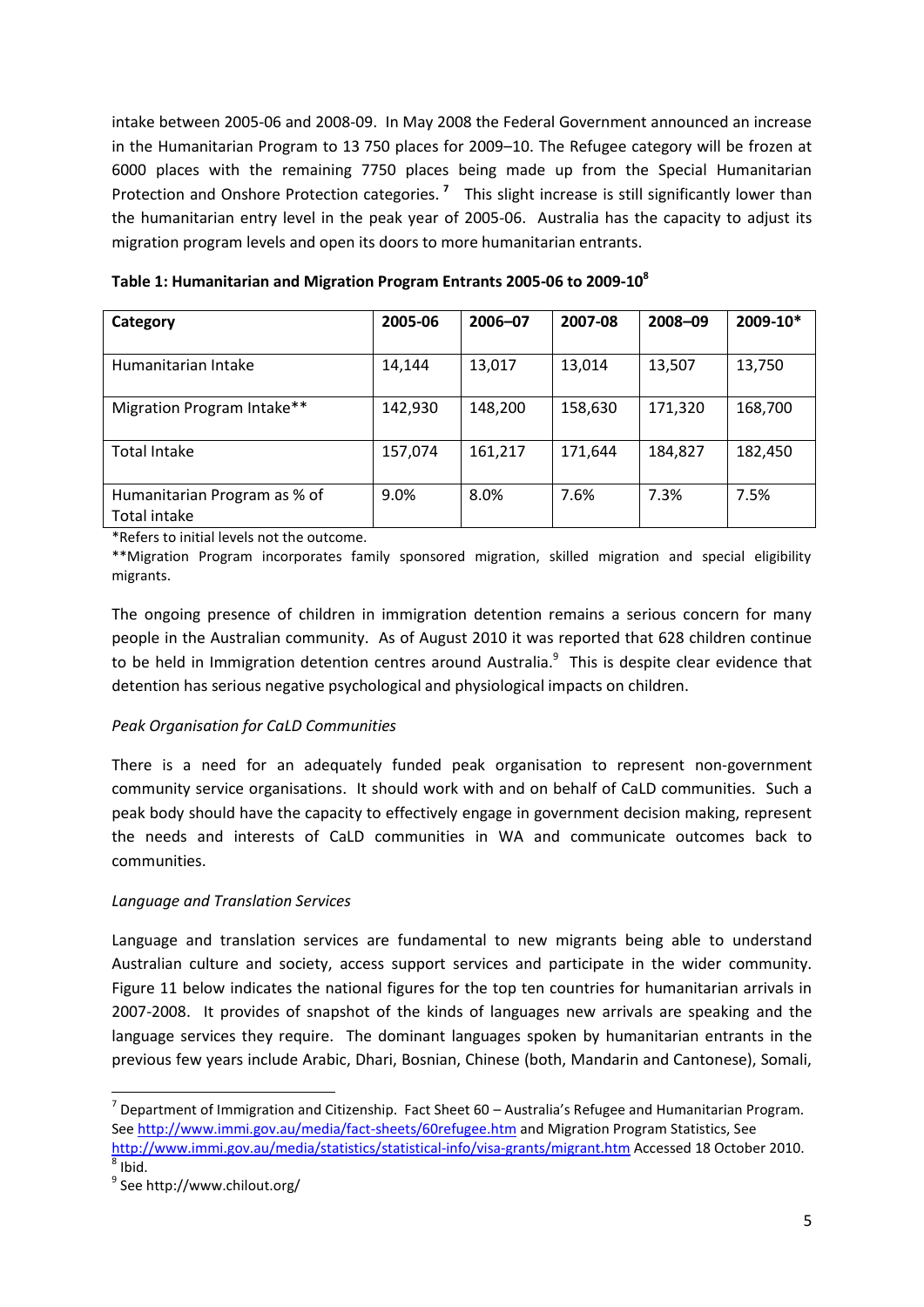Karen, Anharic, French, Swahili, Dinka and Kirundi. While some entrants from counties on the African continent speak well established languages like English and French others do not have ready access to interpreter services. Kirundi is an example of this. It is especially difficult for people from newly arrived minority cultures to find suitable interpreters.

| Burma/<br>Myanmar | Irag    | Afghanistan | Sudan   | Liberia   Congo | (DRC) | Burundi   Iran |     | Sierra<br>Leone | Sri<br>Lanka |
|-------------------|---------|-------------|---------|-----------------|-------|----------------|-----|-----------------|--------------|
| 2961              | 2 2 1 5 | 1 1 8 5     | 1 1 5 8 | 410             | 348   | 303            | 302 | 267             | 243          |

**Figure 11: 2007–08 Top Ten Offshore Visa Grants by Countries of Birth<sup>10</sup>**

While the State government appears to have responded to the recommendations in WACOSS' 2010- 2011 Pre-budget Submission, *Putting People First*, there is a continued need for investment in language and translation services. WACOSS welcomes the addition of extra Intensive English Centres (IECs) for young people who have recently arrived in Australia. The additional IECs bring the number of primary centres to eight and the number of secondary centres to six.<sup>11</sup> However, it is crucial that migrants are aware and gain access to the English language services they require. There is confusion in some CaLD communities about the extra English services that new migrants may be entitled to. For many new migrants without basic literacy and numeracy skills the 510 hours of English language tuition is inadequate. There needs to be greater awareness of the additional tuition that is available. $^{12}$ 

The *Western Australian Language Services Policy 2008<sup>13</sup>* outlines the standard the State government expects of Government agencies in meeting the needs culturally and linguistically diverse people, to support their participation in civic affairs. The policy is a valuable tool to prevent language acting as a barrier to the participation of new migrants in West Australian society. The State government, however, needs to ensure that all government departments in human service areas such as education, health, emergency services, police, communities and child protection are committed to the policy and adequately trained and resourced to implement the policy.

Following from the requirements outlined in the WA Language Services Policy, all government agencies should be able to:

- Provide cost free interpreting and translation services to all clients seeking to access State services and State funded services operated by community agencies.
- Undertake Translating and Interpreting in migrant languages as well as Indigenous community languages.
- Gather data on what training is needed by practitioners and users of practitioners, and liaise with trainers to deliver the same.

**<sup>.</sup>**  $^{10}$  Data supplied by the Ethnic Communities Council of WA.

 $11$  See OM[I http://www.omi.wa.gov.au/msd\\_2010/MSD\\_Output.cfm?servicetype=14](http://www.omi.wa.gov.au/msd_2010/MSD_Output.cfm?servicetype=14)

<sup>&</sup>lt;sup>12</sup> Office of Multicultural Interests. See

http://www.omi.wa.gov.au/msd\_2010/MSD\_Output.cfm?servicetype=14

 $\frac{13}{13}$  2008. The Government of Western Australia, \_The Western Australian Languages Services Policy 2008. Accessed: [http://www.omi.wa.gov.au/publications/languages/language\\_services\\_2008.pdf](http://www.omi.wa.gov.au/publications/languages/language_services_2008.pdf)